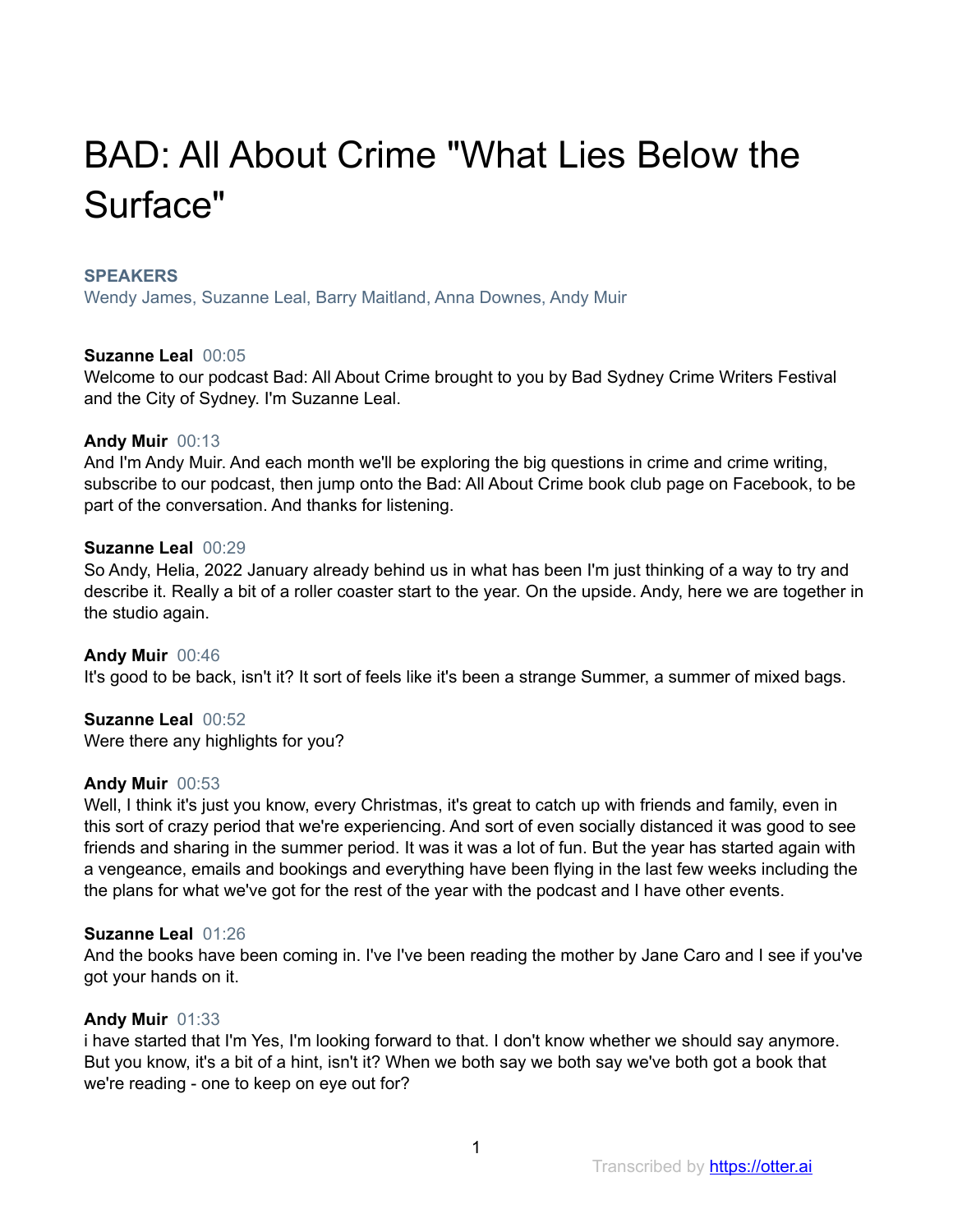## **Suzanne Leal** 01:44

And on the mother theme The Good Mother by Rae Cairns has also been on my radar about you and yes,

# **Andy Muir** 01:51

yes. Ye's it's another one on my radar too, gee we're dropping hints a lot aren't we?

# **Suzanne Leal** 01:56

Not on your radar might be The Covered Wife by Lisa Emanuel, less a crime book then a story about murky secrets.

# **Andy Muir** 02:05

Yes, well murky secrets is quite a good crime topic, isn't it?

# **Suzanne Leal** 02:08

It is. So as you know, Andy, today we've got a bit of a special surprise in store for our podcast listeners. And we're bringing to you one of the sessions from last year's Bad Sydney Crime Writers Festival in particular, it's the session I chaired, called "What Lies Below the Surface". It was a live session on stage in the State Library of New South Wales. And it was so exciting to be in front of an actual audience. I spoke to crime writers Barry Maitland, Anna Downs and Wendy James, about the murky secrets that lie just below the surface in each of their novels. Look, I found it a really great session. And I particularly loved hearing Barry and Anor and Wendy describe the inspiration behind their writing. And it was very comforting and always gives me a smile to see you there in the audience. How did you enjoy the session?

## **Andy Muir** 03:04

Yeah, I liked it a lot. I thought it was it was really interesting to hear three authors at very different stages of their career, but also talking sort of similar, similar problems and challenges with their writing and, you know, the sort of the perils of, of that process. Yeah, it was really good. I thought it was a really warm room, which also helps.

## **Suzanne Leal** 03:28

I think what I found particularly interesting about that panel, was how warmly all the writers spoke about the world of crime writers and crime readers and just how welcome that felt. Did you get that vibe as well?

## **Andy Muir** 03:42

Yeah, I did. And sort of it's really interesting as well that you've got, you know, authors that are, you know, English writing in Australia. You've got English writers writing about UK, you've got they're all from different places. Yeah, it was really fascinating. But they all were sort of on the same page. They're all kind of quite collaborative and, and collegiate in that conversation as well, which was great.

## **Suzanne Leal** 04:07

Taking us back to the festival, it was great to pop in and see you each day of the festival. It was a four day festival. And there were so many events on what were the highlights for you, Andy?

## **Andy Muir** 04:19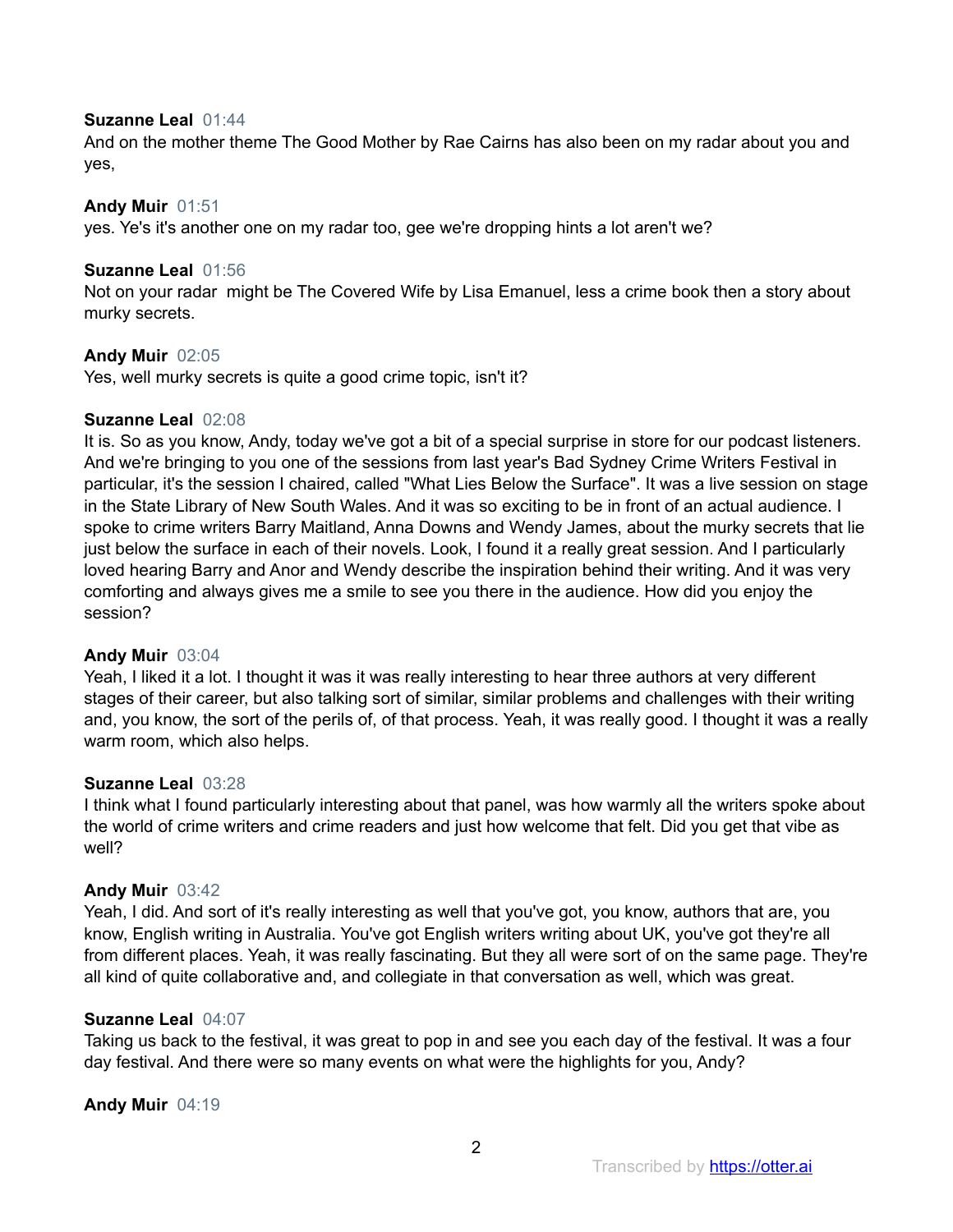Oh, look, I um I actually spent most of the festival in the green room. I, I kind of seem to be on that roster a few times when people were sort of in between things. And I found it just, it was so much fun, as you said earlier to just be in the same room with people and to be sort of meeting people, you know, in real life and just chatting. And the festival had just such a fantastic energy about it. I think everyone was kind of excited to be talking about crime and sharing books and just sort of hanging out. So even if you kind of didn't get to a lot of sessions and which was sort of my fault It was just sort of great to kind of be in that space and to kind of be around that energy. And I just came away so energised and excited about the crime writing about being part of the crime community that, yeah, I'm really, really excited and looking forward to the festival this year.

# **Suzanne Leal** 05:17

Me too. And I must say, I agree with your sense of the buzz that surrounded the green room. But even more than that, beyond the green room, where the cafe was and the bookshop was readers and writers were mingling really happily, the book signings were going really well. And I really did feel a buzz of energy, perhaps more even than the years before, given, we'd all been so alone, and we're suddenly back in company.

# **Andy Muir** 05:45

Yeah, that's right. That's and, and that was, you know, something that, you know, you can only get at a festival it's those kind of random conversations where, you know, members of the audience can just have a chat as you're standing around the book signing table, as we both said, it was really exciting.

# **Suzanne Leal** 06:02

And so now without further ado, let's listen once more to the session I chaired What Lies Below the Surface with crime writers very Barry Maitland, Anna Downes and Wendy James. Hello, and welcome to the 2021 Bad Sydney Crime Writers Festival. Welcome here and it's it's lovely to have you. For those who don't know me. I'm the author of three novels, most recently The Deceptions and The Teacher's Secret. And I'm so delighted to be here with Barry Maitland, Anna Downes, who's beside me and Wendy James who is on the other side of the room, and our session is "What Lies Below the Surface" which gives us an awful lot to talk about at a Crime Writers Festival. We are of course on Gadigal Land of the Eora Nation and I pay my respects to elders past and present now to my guests. Let me introduce you. Anna Downes was born and raised in the UK, but she now lives in the Central Coast of New South Wales. That's good enough for us to all claim her as ours. She trained as an actor, appearing in BBC shows including EastEnders. Casualty, and De and Pascal, Pascoe. Anna's first novel The Safe Place, was inspired by her experiences working as a living housekeeper on a remote French estate, which for those who have read The Safe Place, I'm told was a pleasant experience. But in fact, the setting was inspired by the remote estate where she worked as it also now The Safe Place has become an international best seller. And The Shadow House, which you'll see in front of you, is Anna's second book. Welcome to you Anna.

## **Anna Downes** 07:49

Thank you. Really happy to be here.

# **Suzanne Leal** 07:53

Born in Scotland, Barry Maitland came to Australia to head up the School of Architecture at the University of Newcastle. So really he's ours as well too. The Marx Sisters, the first and he's London based Brock and Kolla crime novels, was published in 1994 and 13 more have followed in that series.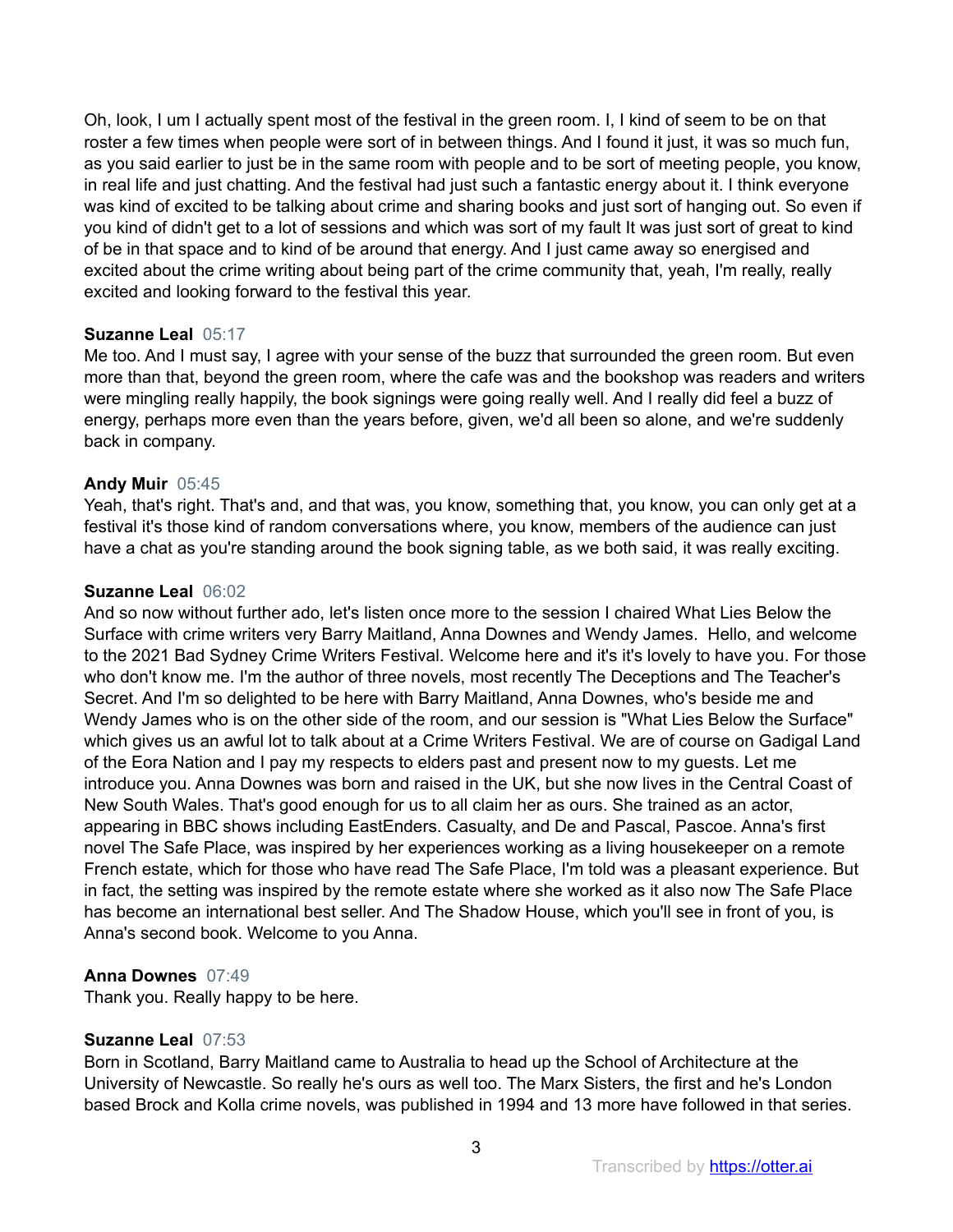He's also written the Australian based trilogy, Crucifixion Creek, Ash Island and Slaughter Park, featuring Sydney homicide detective Harry Belltree. He won the Ned Kelly Award for Best Novel in 1996 and has been regularly shortlisted for the award ever since. The Russian Wife which you'll also see in front of you, is his latest Brock and Lokka novel. Welcome to your Barry.

# **Barry Maitland** 08:36

thank you very much. Hello, everybody.

# **Suzanne Leal** 08:39

Wendy James is the author of eight novels including the mistake and the golden child, which was shortlisted for the Ned Kelly Award for Best Novel, her debut book "Out of the Silence" won the 2006 Ned Kelly award for first crime novel and was shortlisted for the Dobby award for women's writing. Wendy works as an editor at the Australian Institute of Health Innovation. Her novel The Golden Child is in development as a TV series but today we're going to be talking about A Little Bird which is Wendy's ah most recent book. So Barry, I'm gonna start with you. Barry The Russian Wife is the 14th book in your Brock and Kolla series. Now many in the audience will be familiar with David Brock, we got a show of hands who knows about David Brock and Cathy Kolla, but there will be some who aren't. So could you introduce them to us, please?

# **Barry Maitland** 09:27

Yes. The reason why I started writing crime fiction was because in 1989, we were living in Newcastle and Margaret, my wife there, was in the house in central Newcastle when the chimneys fell down, and the house shook and the television flew across the room in the earthquake, and it was such a strange time after that. So much destruction, the army took over the center of the city. that I was looking for some sort of outlet, something different to take my mind off all this. And I thought, I've always wanted to write a crime novel. Now, I hadn't been in Australia at that time for very long and I didn't have any contacts or insights about what the Australian situation was like. But I had a nephew and niece in London who were both with the Metropolitan Police. And she was also had access to the latest DNA information, which was just starting at that time. So I thought they would, you know, they took me on the beat in London and, and gave me lots of information. But it seemed to me what was interesting about it was that the Metropolitan Police, like the police force here, I think, was very heavily male dominated at that time, but it was in a process of change and women were coming into more senior positions. And with my nephew and niece, both together in the force, I thought I might have a couple, a male and a female. Brock, who's an old established detective, Chief Inspector, very experienced, and Cathy Kolla, just starting out as a as a Morse and Louis, you know, and Morse talks to Louis and says "not now Louis", you know, it's a sort of servant, Lord relationship, almost. I wanted them to be equal but at the same time, their experience is different and so I wrote that story, and finally got it published in 1994. And the publishers said they would like, they like the characters, and they would like a couple more maybe. And so I started out on a journey that I hadn't anticipated. And really those 14 books that have been their journey through aging in Scotland Yard, I mean, one of the problems we can talk about, if you like, if you have serial characters, what do you do about aging? You know, do you do like Sherlock Holmes, who for 40 years stays the same age, or do age them. And of course, if you're writing crime now, the times are changing so rapidly and technology is changing. The whole process is the legal systems changing, so they have to change too. So for me, it's been a sort of life's journey, which has been finally got to this point that I have tried to make a more realistic aging, particularly of Brock. And of Kathy who has now reached Detective Chief Inspector herself. She has her own, Scotland Yard has 24 murder investigation teams, and she heads one of these teams. So she is at the top level in terms of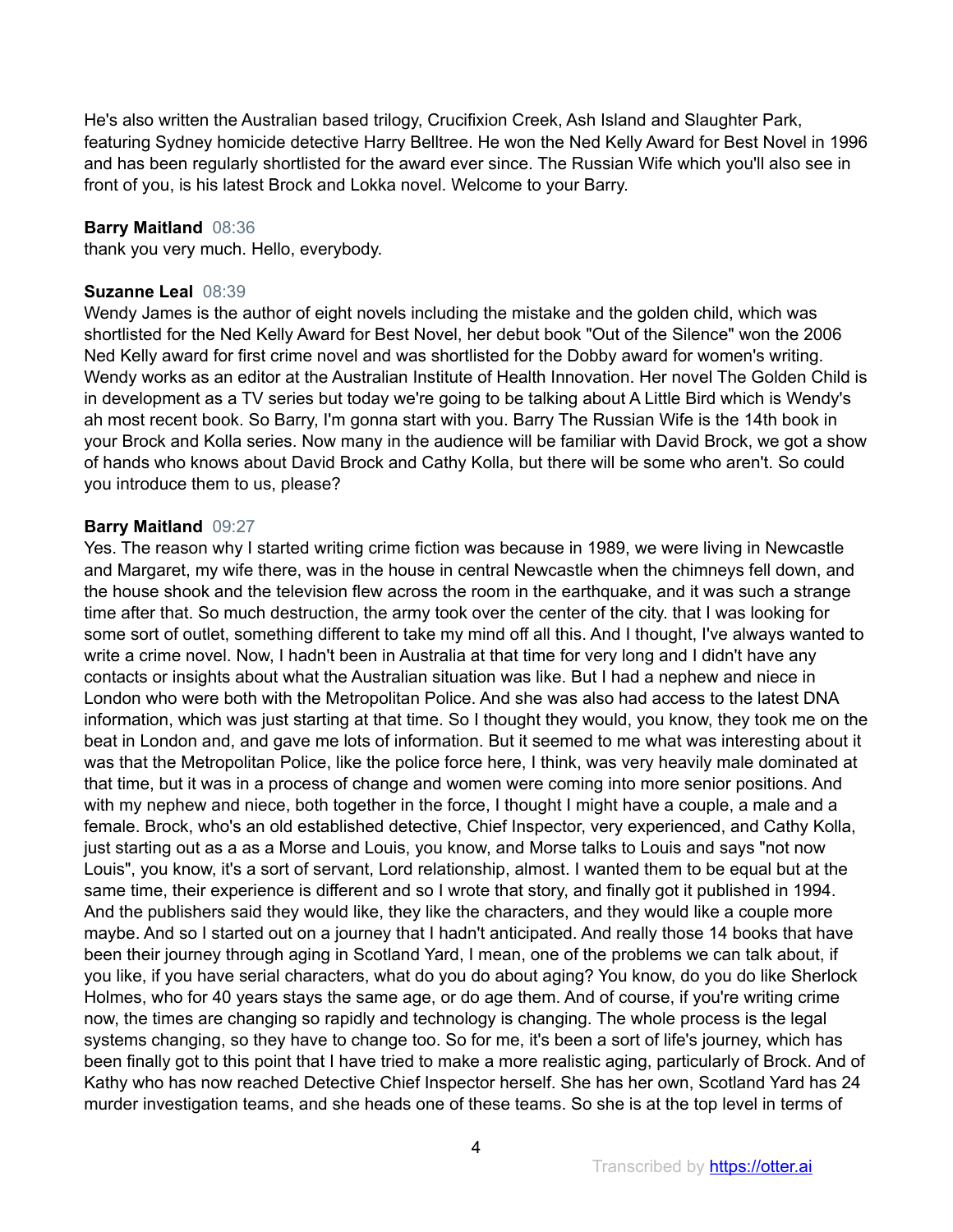homicide. And in this book, Brock is sidelined. He's still a Detective Chief Inspector, but the relationship between them is different now.

# **Suzanne Leal** 13:29

I'm hoping you might start us off with a quick reading as well, Barry, from the front of the book.

# **Barry Maitland** 13:34

Okay, well, this is how the book starts. It's like finding yourself dropped on another planet. Brock was out of sorts, uncharacteristically grumpy, Cathy thought they were three old colleagues, all of them Detective Chief inspectors in the met; David Brock, Bren gurney and herself Cathy Kolla, veterans of Brock's former homicide squad. Though they now worked in different Scotland Yard departments, they tried to lunch together at least once a month if their schedules allowed, which was why they were now sitting in the two chairmen pub in Westminster on a Monday in November, eating pot pies. "They don't interview suspects" Brock continued. "They never see them. They just sit at their screens all day following money trails around the globe. I asked one of them. Where are they? Where are the crooks? And he just pointed out the window at the towers of the city and Canary Wharf, then turned back to his computer." Bren laughed but Cathy could see that Brock was genuinely disconcerted. His hair and beard, silvery white now and cropped short, looked bit Shaggy and neglected. A big steady figure in her life. It was unsettling to see him like this. After the debacle of his arrest during the Hampstead murders, the men had reluctantly agreed to let him come back from retirement and take cap his old rank, but not in homicide. There were no vacancies in the 24 murder investigation teams they told him and posted him to fraud, where he was clearly a fish out of water. It made Cathy feel sad, especially because the Hampstead murders had been the making of her in her new role as head of one of those teams. Since then she had a series of successes all cleared up in rapid time.Her team was working well, and she had been featured in an article in one of the Sunday supplements about the new breed of women detectives of the Metropolitan Police. Even her boss commander Torrens, head of homicide and Serious Crime Command, had given her a rare pat on the back, expressing his satisfaction with her performance since she'd stepped out of the shadow of the old guard. He'd meant Brock of course, for whom she'd worked all those years, and her pleasure at the compliment was tinged with regret, as she saw him struggling now. "What's so embarrassing is I'm about 50 years older and outrank them all" Brock was saying, "I'm sitting there like a useless appendage, a waste of space with nothing to contribute." Bren trying to be supportive, said, "but they must be able to use your experience Brock. Remember that bloke with a Ponzi scheme and started to murder his victims? What was his name? There must be villains like that in the city." "No Bren. Fraud is abstract, digital and bloodless. You have no idea. It's another world." He sighed, then roused himself. "Anyway, enough of that. What about you, Cathy? What have you been up to?" "Well, I've got a locked room mystery". "Ah, that's more like it go on." So she told them the story of Ahmed Majeed. Thanks so much Barry. The interesting thing is that's the 14th book in a series but because of that, those opening pages it can be stand alone. So it whilst it flows beautifully, and it seems like a very easy story, I imagine there's a whole lot of working to get it to the stage where the reader can pick it up, not knowing Brock or Kolla. Is that right? Yes. I mean, that's one of the problems of writing a series I get set up with describing, you know, the fact that, you know, Cathy's got pale blonde hair, I mean, I said it in the first few books, and then I stopped saying it. And then I got readers complaining that they didn't know what colour her hair was. So somehow, you've got to sort of bring them into the story, and then gradually bring them up to date sort of thing. Yeah,

# **Suzanne Leal** 17:36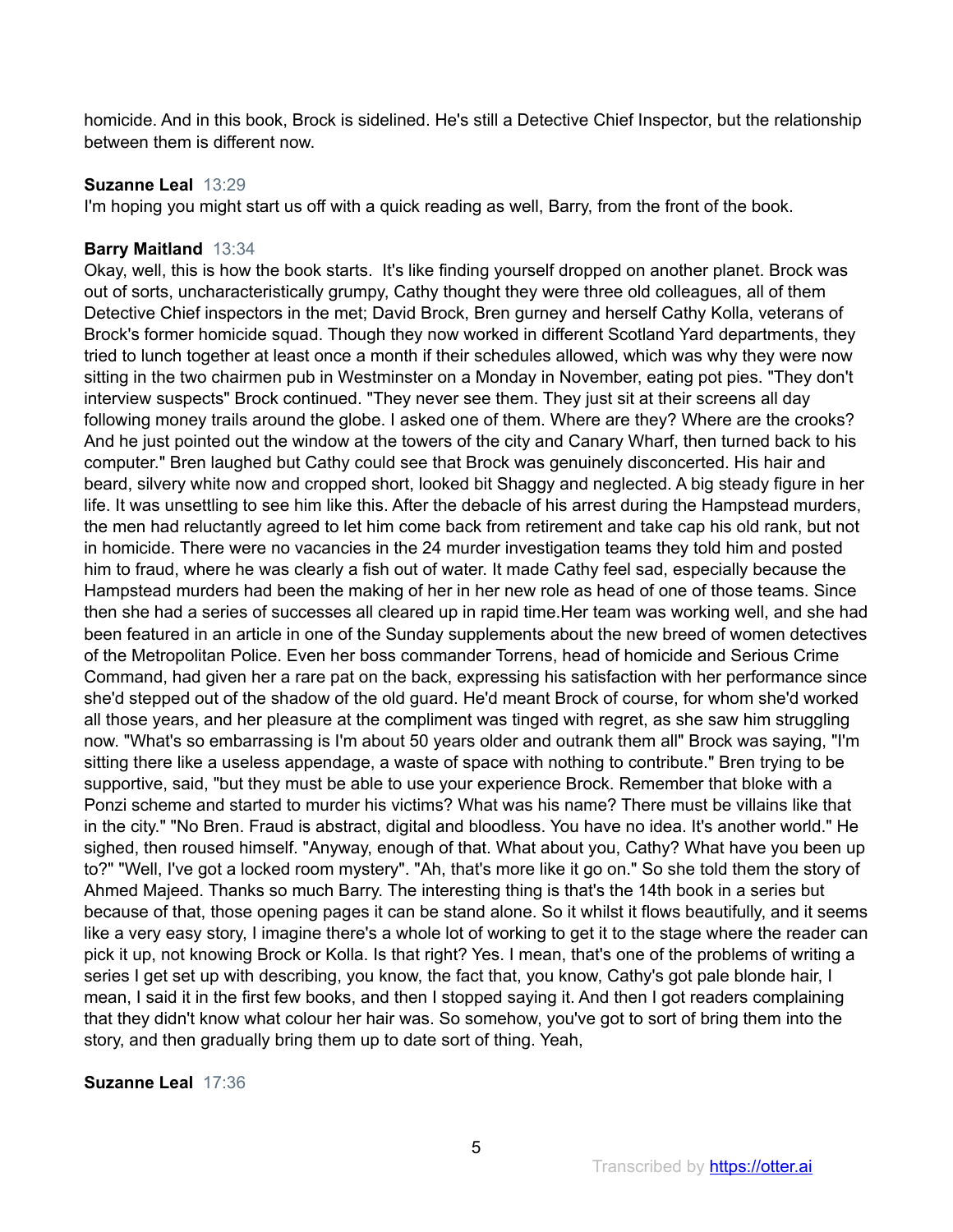Very deftly done. Thank you, Anna. In the Shadow House, we open with young mum, Alex, is in the car with her two kids. I must say I really, I really felt a lot for that scene, the squabbling kids, one teenager, one baby. Before I get you to read from that scemne. Can you tell me a bit about Alex? And what has brought her to where she is?

# **Anna Downes** 18:00

Yeah. So Alex, when you see her in the first scene, she's driving her car into this new home. This new town, it's actually an eco Village. And in the back, she has her seven month old baby. And in the passenger's seat beside her, she has her 14 year old son Ali. And you very quickly find out that she's fleeing from an abusive relationship. But she's basically kind of had to wait till he's gone out to work this, this isn't in the book this is how we imagined it - she's waited till he's gone out to work and then she's just grabbed whatever she can chucked it in the you know, the Kmart Flexi tubs and the storage boxes, and she's just got the hell out. And she has had this plan of going to this eco village, which is kind of an hour north of Sydney, and very tucked away. And kind of exactly what she needs at this time in her life.

# **Suzanne Leal** 18:56

And just before I ask Anna to read, I've listened to this book on audiobook which I, which I do frequently and Anna, having been an actor, also does the audio book. So when you hear her read, you're also getting an insight into the print book, but also the audio book. Over to you Anna.

## **Wendy James** 19:16

I just want to say I listened to it too and it's really, really, it's terrific. But also what Anna does really well is an Australian accent. It's fabulous!

# **Anna Downes** 19:27

Which I kind of decided I wasn't going to do today because I feel self conscious enough anyway without a bunch of Aussies staring at me and I'm just not going to try and approximate the accent today.

# **Suzanne Leal** 19:36

But you can do it.

# **Anna Downes** 19:38

I can do it. Hopefully. Yeah, Wendy says I can so... alright. "Okay, kids." I brought the car to a stop and peered out the windscreen. "I think this is it, we're here" neither child replied. Gazing at each of their sleeping faces in turn, Ollie beside me in the front, Cara in the back I felt a pang of anticlimax. The first time I'd seen Pine Ridge it had taken my breath away and I've been looking forward to seeing their expressions as we drove in. Well, Ollie's expression anyway, at eight months old, Kara couldn't yet tell animal from vegetables, so I wasn't likely to get a reaction from her. But I'd been certain my 14 year old son would be impressed. Instead, he was snoring, headphones on, head lolling awkwardly to one side, drool glistening in the corner of his mouth. "Kids," I said again, a little louder, as if in response, Ollie's phone lit up in his lap buzzing softly with a notification. I glared at it tempted to pick it up and hurl it straight into the nearest bin. Instead, I check the house number and street name again. Definitely the right address and the description matched - a split level at the far end of the village, the last in a row of four. White walls, blue roof, two balconies, and a timber staircase at the side. No one was waiting to greet us though, which seems strange until I remembered that I hadn't given an arrival time when I'd emailed a few days earlier. I'd had no idea when or even if we'd be able to get away. So I told them I'd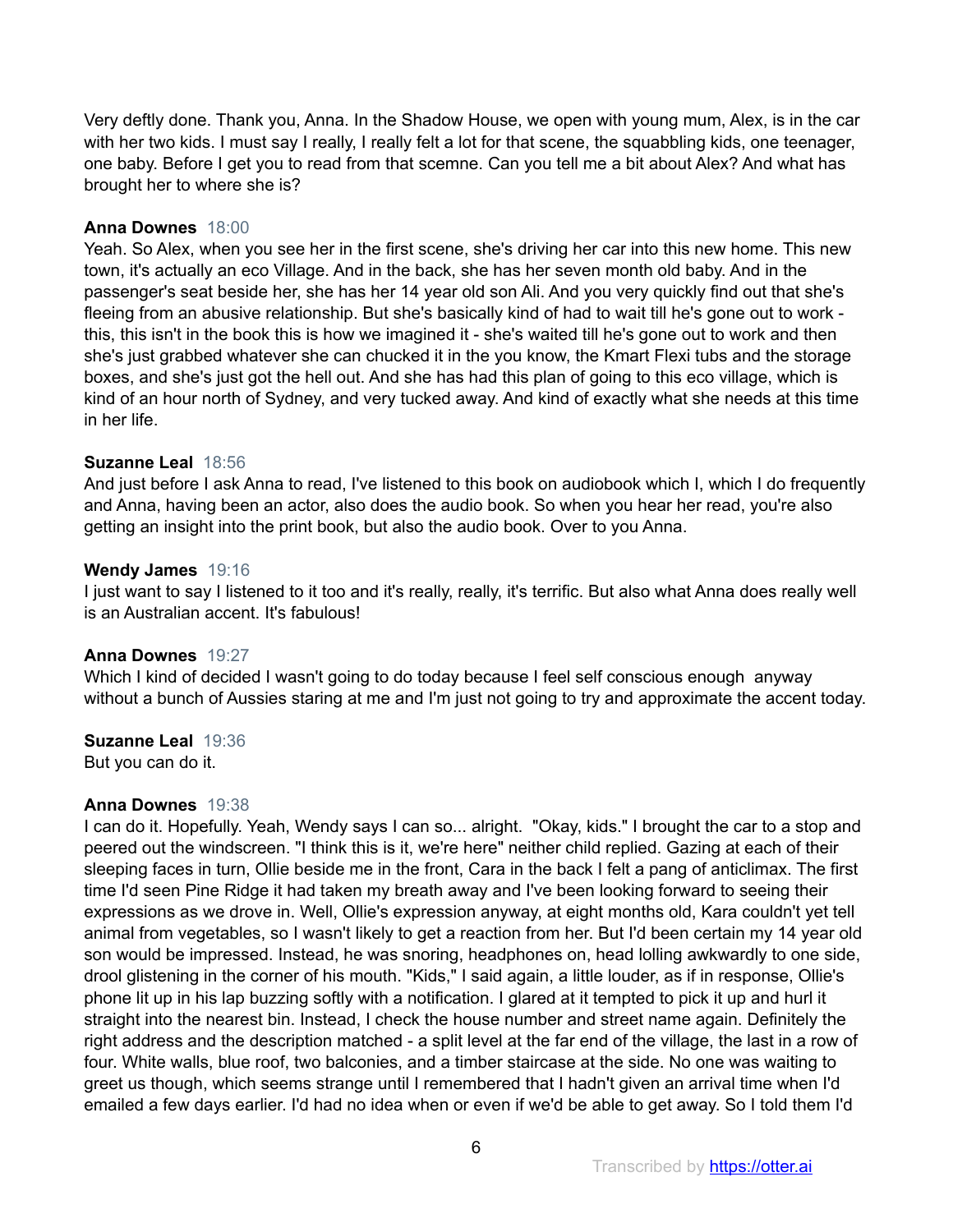have to play it by ear. No problem had been the cheerful reply. Just pop into the office when you get here and we'll show you around. But the office had been empty when I passed. So I carried on driving along the narrow main road to our allocative unit following the directions I'd been given. There was no rush. Eventually either someone would find us or we would find them. I took a breath. The car was cramped and had that family road trip smell feet and Happy Meals. Our belongings were packed around us so tightly I'd have expected the windows to burst storage cartons, loose shoes and books, jumbo Flexi tubs tubs bought in a hurry from Kmart and stuffed with our dirty laundry. I've crammed them Tetris style into every inch of available space. An expert job if I did say so myself, but if there was anything I did well, it was packing up and moving on. I rolled my window down and a fresh breeze pushed its way into the car muscling my hair like a drunk uncle and bringing with it the sweet earthy scent of resin. A tingle of excitement skipped across my skin. I live here now. I looked over at Ollie again ducking my head a little to see under the peak of his cap. It was one of those gorgeous Australian November days not too hot or sticky, just perfectly pleasant. But my son was bundled up in his usual sloppy green hoodie. It needed a wash, the orange circle on the front bore a tomato sauce stain the size of a 50 cent piece. "What's wrong with you?" He said suddenly opening one eye. "Why do you keep staring at me?" "Oh, sorry, you're awake." "What?" My son held one of his headphones away from his ear and tinny Music Music escaped from the padded speakers, a thrum of bass overlaid by a single screeching note like an air raid siren. "I said you're awake." "Obviously," he pushed his cap back and tugged his headphones down around his neck. "Why we stopped?" "Because we're here. We've arrived."

# **Suzanne Leal** 23:18

With we've arr ived. Where exactly are they arrived? If I were to drive there now, what would I see in terms of the grand plan?

# **Anna Downes** 23:26

Alright, so in the book, in the front of the book, there is a map, which I drew, by the way on the front cover. It's not credited to me, which I'm frankly a little annoyed about. But I did draw it. And so it's kind of based on a real eco village that I spent some time at. But it's also a fictional amalgamation of a lot of different eco villages that you know, that I found through my research. And what, they tend to be in kind of rural surrounds, but that they're not often completely off grid, you know, the one that I spent time at was quite close to Gosford train station, Gosford hospital, so it's kind of edge of the suburbs. But when you drive in, you're struck by, you know, the sense of isolation, it feels like you're really tucked away in this. And Pine Ridge, the fictional eco village is in kind of a bowl, it's like in a valley and so you come you drive around the ridge, and then the road kind of winds down into the valley. And when you get to the bottom, there's a dam right at the bottom and all the houses are kind of built around the shore of one side of the dam. So if you were to stand among the houses, looking over the dam, what you actually see across the valley, is what the land used to be, which is farmland And what's very important to the storyline is that there is a single building on the other side. There's kind of paddocks. And there's this single building, which is the farmhouse that belonged to the farmers who own the land on which the Eco village was built, if that makes sense.

# **Suzanne Leal** 25:17

And of course, almost immediately, we want to know what's inside. What's happened. What is this house all about? Thank you, Anna. Wendy, in A Little Bird, we meet journalist Jo sharp, who's come back to the small town where she grew up. Can you tell me a bit about Jo and her family.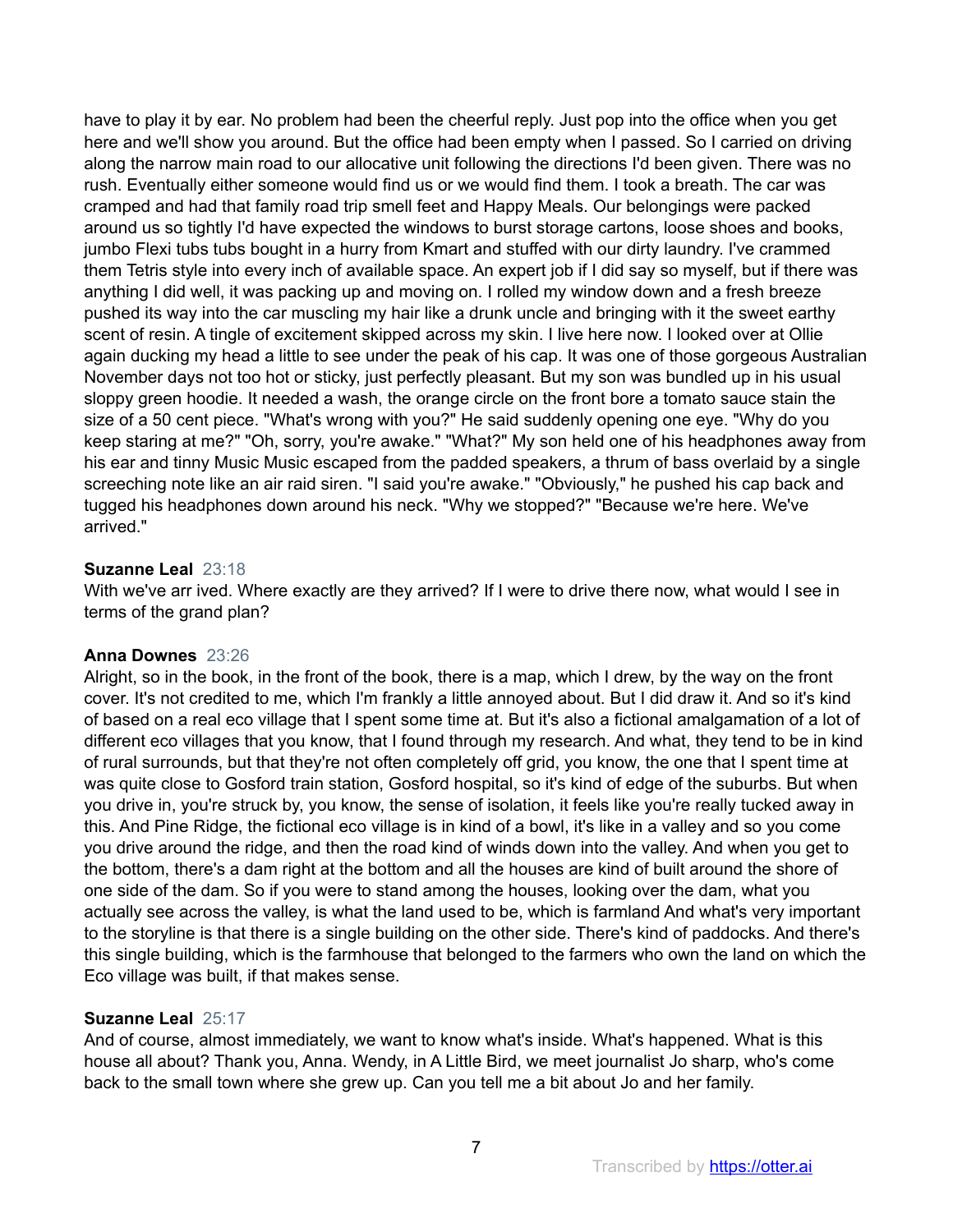## **Wendy James** 25:36

So Jo grew up in the small country town and left as fast as she could. Soon as she left school, and her story, and the reason she wanted to get away was her mother and baby sister, infant sister disappeared, about 20 years before the story starts when she was only eight. And so her life has been changed immeasurably by that she's never heard from again, doesn't know why she went, doesn't know where she went. There are, it was a police case for a little while. And then a letter arrived saying I've gone, don't look for me, basically. And so she's grown up being brought up by her father, who has been very angry and become an alcoholic. And she's come back to the town because she's lost her job. In Sydney, she's a journalist for a newspaper there, lost that job and has found out too that her father, though he hasn't told her, has a cancer. So she's come up both to look after her father. And she gets a job at the town paper, which is not an ordinary paper, because the real paper has gone, as so many country newspapers have. Instead, there's a newspaper run by somebody, somebody has donated money to run this newspaper but all it's allowed to be is good news. So they, they're not allowed to talk about the crimes that happen in this small town, which has become a very difficult town, where most people, a lot of people have left. A lot of people are poor. It's a lot of drugs and alcohol. And you know, it's a sad town. But she's not allowed to write about any of that. She's only allowed to write about all the fun things that happen like grandparents day at the school and cricket matches and dances and Eisteddfods and the agricultural show and things like that. So yeah, she's come back with her tail between the legs, basically, wondering what the hell she's doing.

# **Suzanne Leal** 27:32

And I'd like you to show us how you open the book in the prologue. It's a great prologue.

# **Wendy James** 27:38

Arthurville 1994. My mother took the mini a 74 model with squeaky brakes, balding tires, and 120,000 miles on the odometer. Our good car a 15 year old Falcon stationwagon was out of action. The lights had been left on overnight, the battery was dead and there was no spare cash to replace it. Dad was on an out of town shift and didn't like to leave mum without a car. So he cycled to the station on his dodgy old bike. I left for school just before 8:30, I was running late. I was always running late and was glad to escape the noise and the mess and my mother's irritability. Amy was crying. Amy was always crying. She needed feeding she always needed feeding. And my mother's goodbye had been perfunctory as her interactions always were since Amy had arrived. A distracted wave. See you later. Have a nice day. According to the initial police report, Bev Ryan, who lived across the road was walking into town for a cut and color at 9:30 and had passed by just in time to see Mum close the front door, carry the car seat to the rear of the little pale blue car and clip it in. Bev had said hello, peered at the sleeping baby through the window. What a sweet little thing all that gorgeous hair and walked on. Lionel Perkins, who had the garage on the corner had seen her drive past not long after he'd admired her private profile. She was still a looker despite the two kids as well as her smooth, smooth gear change. You could always tell a Farm Girl. She'd waved to Val Darrow who was sweeping the pavement outside Martin's Newsagency, Val had seen the greeting but ignored it for reasons even she couldn't fathom. Ray Yee stacking apples out in the front of Yee's old fruit shop, had seen her turn left onto the main road heading towards the highway. He'd waved the too late for her to wave back. She'd stopped at the BP on the outskirts of town were moving Ebsworth filled the tank for her. He'd offered to check the oil, the tires, but she'd already checked them herself. Mervin a shy man, especially when it came to women hadn't said much. But he'd noticed the baby, still Rosalie asleep in her capsule and told her that he and his wife had just had their fourth, about the same age. A boy. Timothy, She'd asked him to pass on her regards to Shirley. She passed Errol Simmons and his wife Wendy on the highway. They were coming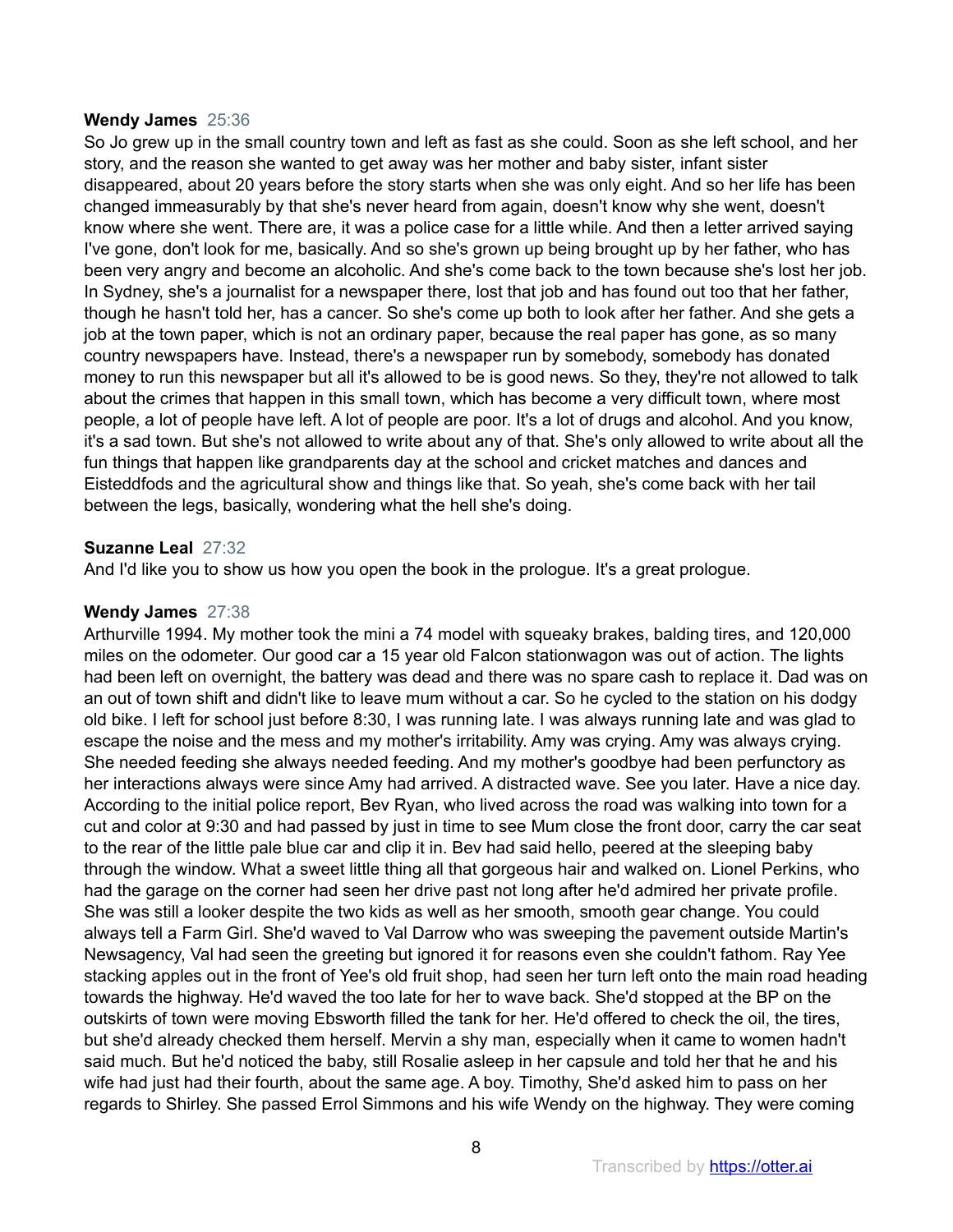in from Harringay to take Wendy's mother to the hospital. It was the fourth emergency trip they'd made in the last two months. The other three it turned out to be indigestion but better safe than sorry. Erroll recognised the mini immediately. He'd sold it to my father five years before for a bit too much, it had been his kids run around, was well past its use by date and had always felt vaguely guilty about it. Phil Coombs, local stock and station agent had been heading to town on the background from Delahunty, he'd seen mum waving at the intersection, when he turned back onto the highway. He'd flashed his lights and grinned. He'd known as since they were kids, had worked as a Jackaroo for her all men, but she hadn't returned, his smile just lifted two fingers off the steering wheel in acknowledgment. He'd watched in his rearview mirror, as she put the little car into gear and turned left on the Oxley road. She was heading east following the path of the river back towards its source. How was Phill to know that he would be the last person to see her that day, that he would be the last person to see her at all before she became a headline. There'd be no signs, no coordinates, or none that any of us had seen, at least not even me. Not even in retrospect.

## **Suzanne Leal** 30:49

Thanks very much, Wendy, a little bit like Barry's book, that prologue is very important, because we're dealing with a small town, it's difficult to work out to introduce the field of characters to your readers, and then to move on. So within that prologue, what I liked was that we get an introduction to where we are and to the end of the mystery. Was it a difficult piece to write? And did you write it at the beginning or at the end of the book?

#### **Wendy James** 31:17

I wrote it. I wrote it first. But interestingly enough, I had a section that was in there that, that's why I actually forgot I had the prologue until you asked me to read it, because I split it in two and now the second part of that is now in the middle of the book. So yeah, yeah ao it was was written first, but it's also somewhere else.

## **Barry Maitland** 31:35

It's a great hook at the start of the book. Yeah,

#### **Suzanne Leal** 31:39

Yeah. Yeah. Because it sort of sets up the scene, but also the mystery. And so we have that question propels us further,

#### **Anna Downes** 31:46

I think it's really cool as well as hearing it after you've read it. Because there's so many things in there that are important. And that, you know, they're threads that you tie up later. Very cool to hear that.

#### **Wendy James** 32:00

Yeah. It's also it's, it's the town, but it's the town in the 90s. So the idea was to that you got a sense of the town before it became as difficult as it is now. So that that's a town that's more lively, where people are doing things now, people are sweeping the street and there's a what I liked about it, just rereading it was, you know, there was some there was a fruit shop, there's, you know, in 2018, there's no longer a fruit shop, there's no, there's nothing, there's no news at all, you know, all of that stuff is gone.

#### **Suzanne Leal** 32:29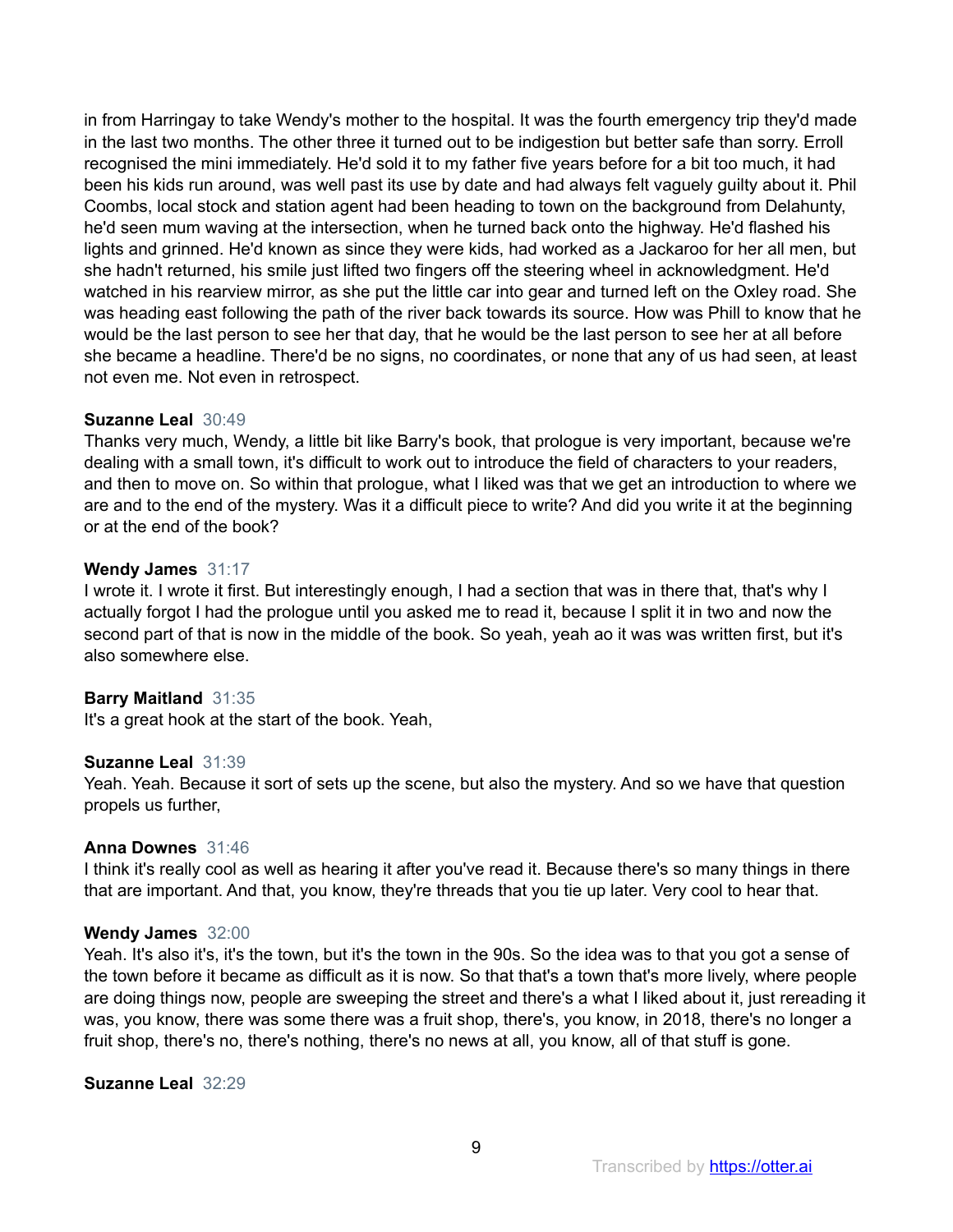So Wendy the topic what lies below the surface is a very broad one, particularly when we're talking about mystery and crime. But my question for you is, what's the lure of the protagonist returning to the small town where he or she has grown up? Why is that such a device that is of interest to many writers, including yourself?

# **Wendy James** 32:47

Oh, I don't know. Maybe it's age? Well, well, specifically, I think it was a bit of a lockdown book, to be honest. And it is a lure in general. But I think I wrote this when we're all in lockdown and children were separated from families, and we weren't able to get out west to see our family. And I did, I did think a lot about you know what it means to leave a place, and then to never go back, which is what we did, my husband and I left a small town like that and moved to the city and never went back. And I wanted to, I wanted to I wanted my 30 year old to come back. So I wrote a novel about a 30 year old coming back.

# **Barry Maitland** 33:28

Yeah. But it's, it's also a really interesting variation on the classic, you know, murder mystery type of story, which has two timelines in it, you know, the, the event happens, the detectives come along. And there's the story of how they proceed, and how, what they're guessing and what they're trying to find out. And so, and that moves forward in time, but at the same time to understand what happened, then they've got to move back in time, they've got to look at what happened an hour before, the day before, a month, and it may well be a whole generation before. It's key to the murder. So you've got these two timelines, and you've brought them together in a very interesting way.

# **Wendy James** 34:17

I ah I actually started this novel, wanting not to do that. So I've never written a novel from a singular standpoint where it just happens in one time and I thought this time that I would, and then Mary appeared the second character from the past and yeah, exactly what you were just saying happened this, I couldn't sort out the present crime without going, I mean, I couldn't work, I couldn't write about what was happening in the present without bringing somebody in from the past. And yeah, which I really admire. So the your two books where you've just you do have things that happened in the past, but the action happens in the present, and that's what I was determined to do and I couldn't.

# **Suzanne Leal** 34:57

And Barry not only does the action happen in In the present, but it happens in a completely different world to the world that that Wendy and indeed Anna described. It's the world of art. Can you tell me about the place of art in The Russian Wife?

# **Barry Maitland** 35:13

I've always been, I loved art, fascinated by it. And I'm not sure, I think it might have been the Leonardo portrayed Savior of the world. Some guys found it in America, I think, and paid about \$1,100 for it, and then managed to persuade these top experts that it is actually a Leonardo. And until then, it had been written off as one of his apprentices who've done it. And by the time they'd finished, they ramped it up, that the crown prince of Saudi Arabia paid almost half a billion American dollars for this painting. And I, you know, the, the top end of the art market is so crazy. And, of course, where there's big money like that there's there's crime and forgery. One expert said that Picasso during his lifetime, painted, drew 24,000 artworks, of which 60,000 are in the United States. And so I thought, you know, it'd be a wonderful, wonderful subject for fraud you see. Get Brock, out of the, away from the screens and out into the real world again, also, it means, because it's international forgery and fraud, it would mean that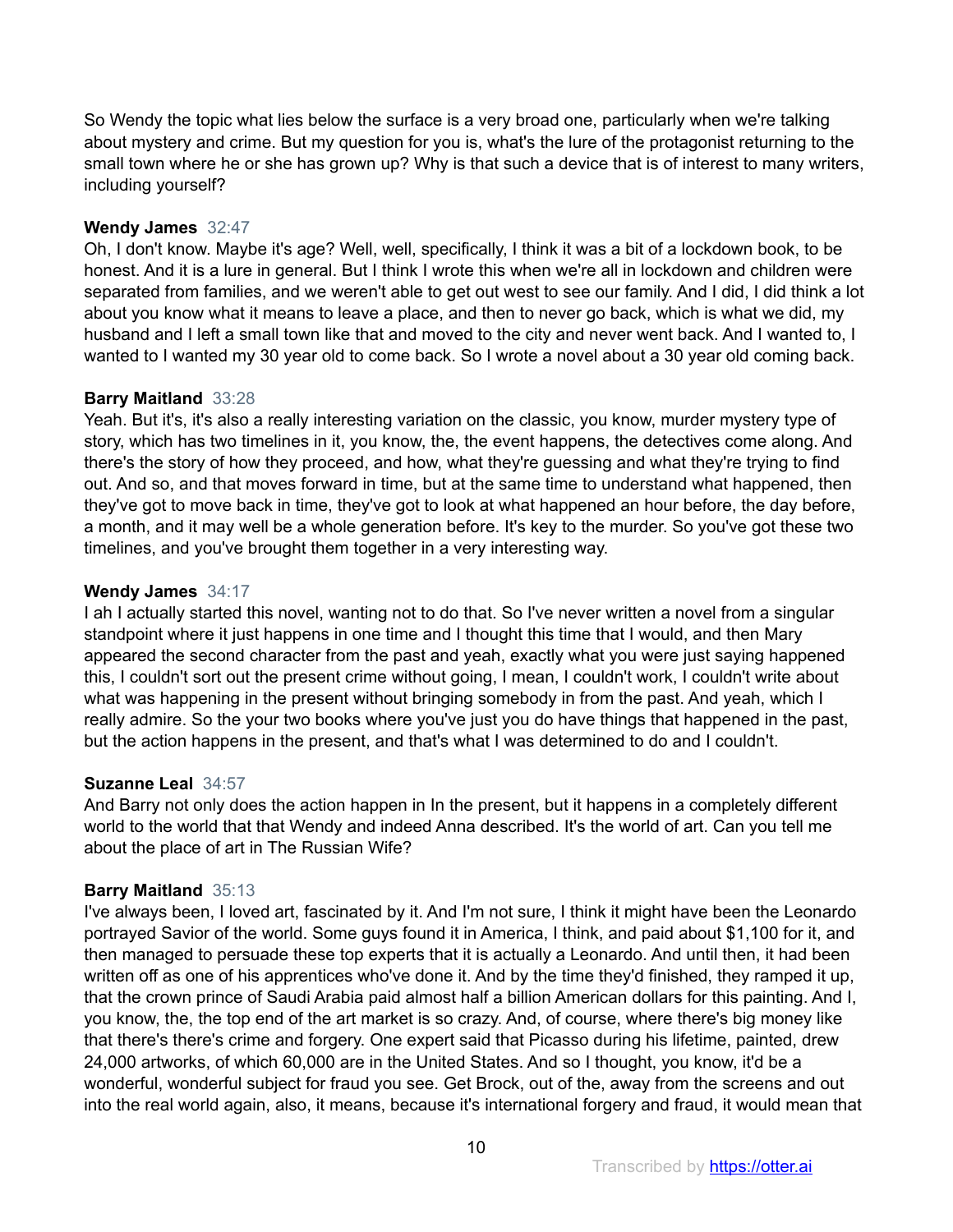he could go to some interesting places, which for the last couple of years, we haven't been able to go to. So he goes to Miami, for instance, where there's an annual art fair, which brings together all the aspiring artists and dealers around the world. And I have been to one of those, and, you know, I thought it was a crazy thing, and, and then he goes to New York as well. And then he comes back to London, so, so there's more travel than he usually does in his books. It's not just confined to London,

# **Suzanne Leal** 37:40

As well as being an architect, you also paint, do you think the eye that you need as an architect, and also a painter, pervades your writing at all?

# **Barry Maitland** 37:52

Well, in the sense that I think, both architecture for me, both architecture and painting are about place. You know, buildings are different from motorcars, because they're locked in one place and, and they have to respond to that place. And, and so landscape painting, which is what I was most interested in is very much an expression of place. And in terms of how I write crime fiction, I always begin with the place until I can imagine the place the setting for the story. I can't imagine the characters and the and what's going to happen. So usually, after, when the publishers asked for some more, with these two characters, I thought, well, how do you do that? And I thought, well, London, like any big city is a series of villages or small places, and with our own individual characters, and different types of people are living there. So that in each book, I can just go to a different part of London. Look at its history, look at you know, the kind of people who have settled there, the migrants who have come to that place. And so, you know, the characters grow out of the place, and then the crimes grow out of the characters, you know, what kind of murder would they commit?

## **Suzanne Leal** 39:16

Thank you. Anna I would almost say the opposite for you. I think from previous conversations with had, that you've trained as an actor, and correct me if I'm wrong, but an actor is all about character. Is that where your work starts?

# **Anna Downes** 39:30

Yeah, it is. I would say definitely for me story begins and ends with character but I really what you said Barry really resonates because until you can visually, for me until I can visually picture the place, I can't see or feel or hear what my characters are going to be doing, how they're going to be doing it, how they're going to be interacting with other people. So place is really important, and I think that setting in place really informs who the characters are as well. You know, how are they going to be interacting with their environment, is just as important as what's going on internally.

## **Suzanne Leal** 40:06

And yet, is it true that an early draft of the book wasn't set in the Eco village? And did that change...when you found the Eco village? Did that change the way the characters interacted?

# **Anna Downes** 40:15

I just changed it so much. Yeah, for anyone who doesn't know, and I've talked about this a fair bit on, you know, different things that I've done, because it was a really harrowing experience. I wrote a first draft of this novel that just did not work at all. And I was very keen, you know, I I'd only written one novel before. And I'd done that on my own terms my own time. And so I kind of thought, that's what you do for the second one. And I also heard a lot of writers saying, write the first draft with the door closed, you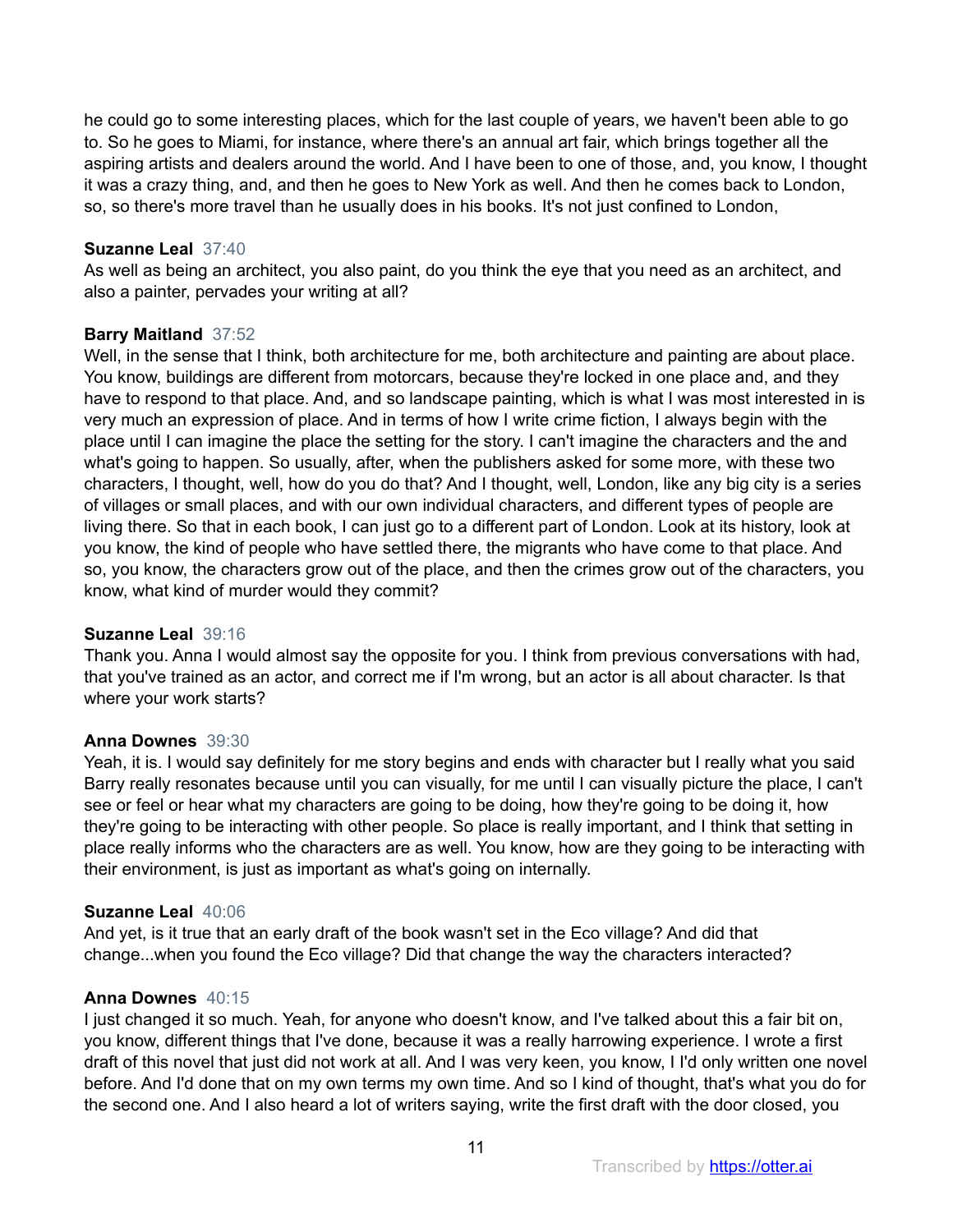know, it's for you. Once you've got your second draft underway, then you can open the doors up and let people in. So I was like, Okay, have the door closed, don't show anybody got to do it myself. And it was like, 90,000 words of something that just didn't work at all, because I hadn't checked. I hadn't. I just haven't bounced ideas around. I just done it all in here. And it didn't work anyway. So that draft, I had one timeline, one POV in Bristol, UK, one here in Sydney. And then the two of them were going to meet up in Guatemala. So yeah, no, it's really funny because it was never going to work. I don't think specifically, you know, not with the story that I had in mind anyway. And it was my publisher here in Australia said to me, one of the reasons why this draft doesn't work is because, you know, your story is not anchored to any one place. It feels very untethered, it's floating around all over the place, you've got nothing that's really anchoring the characters and the story together. So in that first failed draft, I had a character whose dream it was to build an eco village and that was all part of a sort of a subplot about a particular community of people that lived a certain way. So I thought, right, well, how can I make that place a reality, okay, let's research eco villages. Maybe there's something in that. And I discovered there was actually an eco village about 20 minutes down the road from me. On that day, when I found out that that place was real, it was, you know, I think the next day they were having an open day, because they were, you know, a demonstration eco village. So I booked my place on it. And as I drove through the gates on that open day, I was like, Yes, this is it. And then all of a sudden, this new story came to life, I could see my characters walking around, I could see what they were doing. And also that eco village that was that is near my house it had been built over a horticultural Research Station. So dotted amongst all these beautiful gleaming new eco houses, which you know, it's not all like Hobbit houses and stuff, they really gorgeous kind of architectural wonders. But in amongst all of this newness is all these old sheds, laboratories, like abandoned greenhouses with the kind of you know, that the plastic sheeting flapping in the wind and it was so interesting to me. And I said to the woman guiding us around, I say, what are all these things? What are all these places? And she said, Oh, yeah, you know, it's a horticultural Research Station. And when we arrived, it was a bit weird, because there were all these labs everywhere. And we were like, Well, what happened here once and I just went, I've got it. I've got the story. And that's all I don't need to be here anymore. I've gotta go.

# **Suzanne Leal** 43:29

Wendy do you what most impressed me? Well, many things impressed me about A Little Bird but what I was particularly drawn to was the way that you told the story, almost like a collage. So you use newspaper articles, and you use different medium. So blogs websites, and and that's something that is not new to you, in in The Golden Child and I think your other work, you you mix mediums in order to tell the story, could you tell me a bit more about that?

## **Wendy James** 43:57

I have a terrible messy writing process. So I might write the last chapter first, or part of a middle of the book chapter. And, and it's interesting that you use the word collage, because basically, that's what I ended up doing. And I keep writing and writing and hoping that all of these kind of disparate things will eventually add up into a story that fits together and somehow it does. It's kind of like magic, but it is, yeah, it's I do use a kind of collage system to write it. So yeah, and I think our stories all, when you think about your own life story, it always involves so many bits and pieces of other people's life stories and the past and the people you're with and your friends and the things that you read. And I think every novel I've done has had elements of that because I just, it always strikes me that your story can come from lots of directions as I'm writing and not just especially if you're writing a first person narrative. Sometimes it's good to get away from that, too, and bring in another perspective.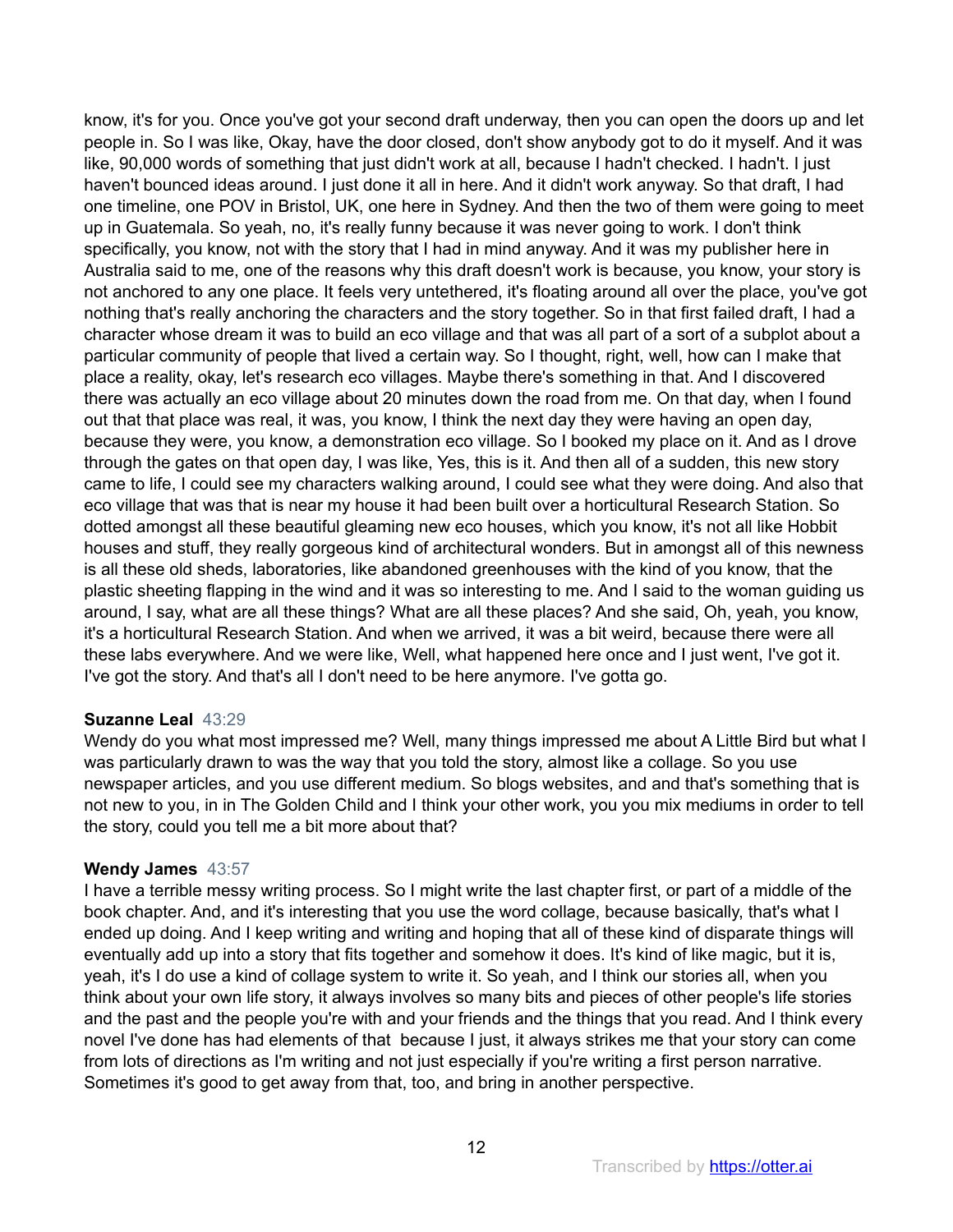# **Suzanne Leal** 45:04

Question for everybody, as we, as social media becomes more prevalent, does the way that you want to tell stories change in terms of using blogs using websites? Or does do you want to try and ignore it all? Barry?

# **Barry Maitland** 45:23

I'm the last person to answer I think, I haven't been able to keep up I'm afraid.

# **Suzanne Leal** 45:28

I think you have. I mean, that's, that's why I asked you because I think with David Brock and this, this, The Russian Wife, he is grappling with a new world, not only a new part of the police, but new ways to get information and obviously, when you're aging, your protagonists, they age with technology, so it was that an interesting...

# **Barry Maitland** 45:51

Yeah I can understand the aging. It's better keeping him alive. I should say, that's only half the book. Because Cathy also has a story, which is completely different. It's not about art forgery and so she has to be alive in a different sort of way, she has to be much more sort of vigorous or active physically, in her story. Her story is about what what they call noble cause corruption, where a police officer knows that somebody is guilty, but can't get the evidence to prove it knows that they'll act again, and innocent people will be heard, and takes the law into their own hands in order to prevent that from happening. So they do the wrong thing for the right reason. And she's faced with a case like that. And when she gets involved in it, it becomes very, very dangerous for her. And she then is at risk. So so that's a separate story. And in a way, a bit like, you're talking about a collage, I was collaging, these two stories together. And I found that a really interesting thing, because with most of the Brock and Kolla stories, they are on the same case, and they're just both working in different ways. But in this case, they're, there's a sort of juxtaposition to moving between the two stories, which which I enjoy doing.

# **Suzanne Leal** 47:28

And I think Anna, that's that probably strikes a chord with you as well, because you also have a dual narrative but a clear dual narrative in terms of point of view and chapter headings, can you talk about that?

## **Anna Downes** 47:40

Yeah. I think it's a really, really interesting thing to talk about whether or not you know, the advancement of technology changes the way we want to tell stories, I don't think for me, it doesn't change the way I want to tell stories as in using mixed media and things like that. But it does change, I think the way that we consume stories, you know, our attention spans are shorter, for example, you know, we do want faster narratives. And so I'm quite aware of that. But I think if you're writing in the crime thriller genre, you are competing with streaming services and Netflix and the ways that people are, you know, you're competing with people who flick on their Instagram, they go bom, bom, bom, I've just consumed three different tiny mini narratives and now I'm, you know, I'm kind of fulfilled for the next five minutes, and then I'll go back and I'll look at another few mini narratives. And so it's quite, you know, you, I am quite aware that our brains are needing things to move a bit quicker. And my story, The Shadow House is largely about parental fear in an age of technology. And so one of the things that I wanted to explore in this is my fear as a parent, my kids are five and seven and I am kind of my mind is a bit blown by technology. These days, I, my son has gotten Nintendo, I don't know how to plug it into the screen to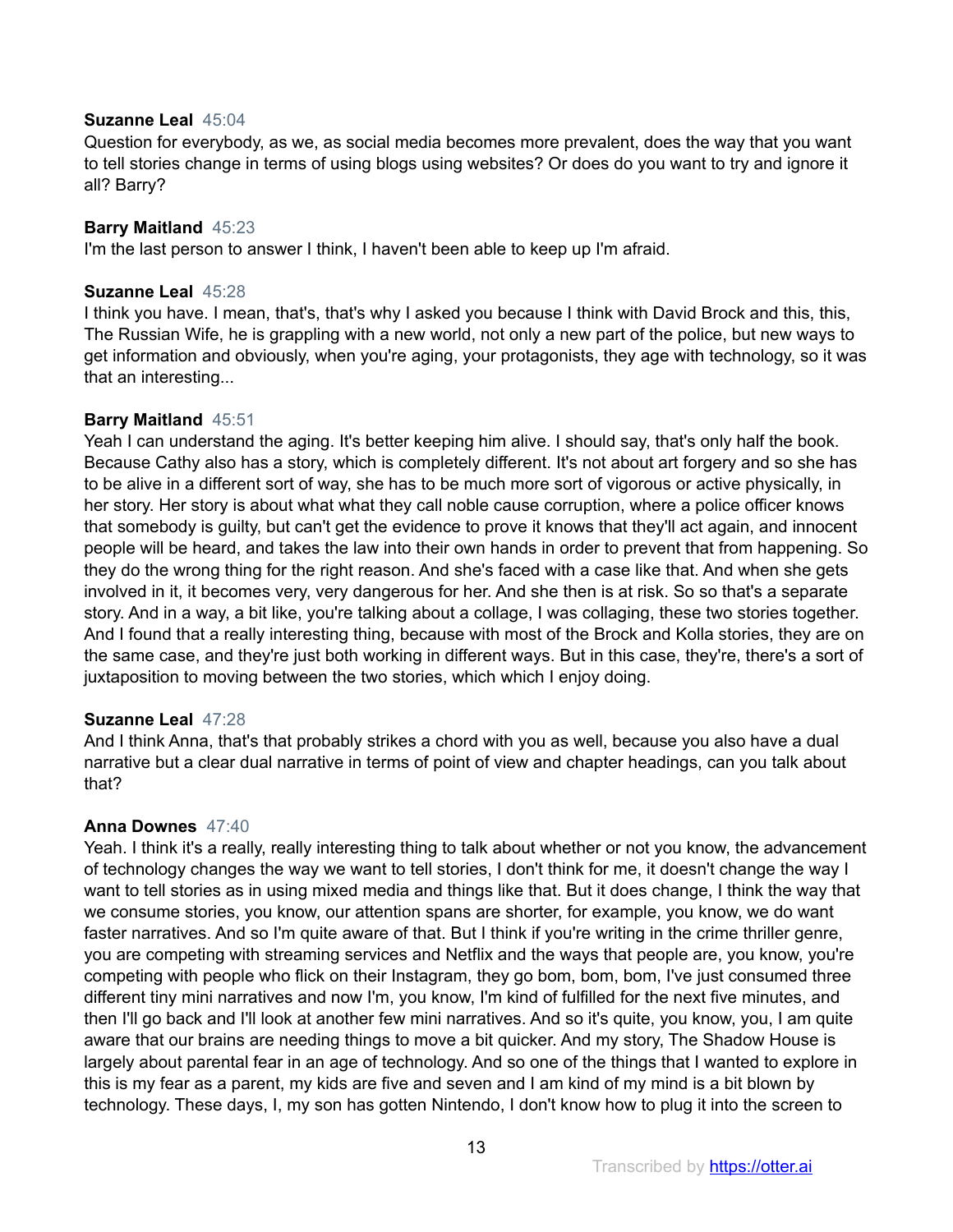make it work and he's endlessly frustrated with me. And I had a conversation with a friend who was raising, a single mother raising a 14 year old, and she was kind of being very emotionally open about how difficult it is. And I think that that parents of, you know, my slash our generation who grew up without the internet, it's a really hard wheel to navigate. And we're trying to advise and guide our children in a world that we don't fully understand we're not fully engaged with, it's like our children are living on a different planet, and we're on this other planet going, you just have to do this, you'd have to go over there, you'll be fine going, you know, like, we don't know, and they actually kind of speak a different language as well, in some ways. And so I think it's, it's definitely something that we're all exploring. I really want to explore it, I think that fear of technology, fear of the internet, fear of how that affects us, particularly with regards to our children is just fascinating at the moment.

# **Suzanne Leal** 50:12

And Wendy that's something really that you've looked at previously? And for me, I would say The Golden Child, that was really one of your your interests. Can you talk to that a little?

# **Wendy James** 50:22

Yeah. Well, I, I had children, I've got older children I've got 2 who are in their late 20s 30s and then we had some 10 years later and so when I wrote The Golden Child, that was five years ago, I guess now, we had a teenage daughter coming up. And, yeah, and that. So that novel was really about how, as Anna said, how crazy you feel with the kids who are just doing things that you've got no idea about. And what do you do about it? And what dangers there are out there for them? Because there are plenty and and also what evil children can do with this technology, that that's what The Golden Child was also about. Yeah.

# **Anna Downes** 51:03

But also how, you know, because in The Shadow House, that there are a lot of parents who are terrified of those things. And they're constantly pointing out how much evil there is out there, how much awful stuff is on the internet, how accessible it is, it's terrible. But there are also these kids who are not scared of it, who are navigating it fine, because they speak that language. And it's actually oftentimes, our fear of it that is more harmful.

# 51:26

But we found it quite useful. For instance, when our daughter, at about 15 decided to disappear for a night to say, I'm going to stay at a friend's and we knew the friend and rang the friend because I needed I needed an internet code. So I rang up the friend's father who said no, we haven't seen Nell. And, and we had to backtrack all of her whereabouts for that day. But we used Facebook, of course, to do that our son, younger son, went and contacted all her friends on Facebook so that we could work out where she'd gone and sort of reverse engineered we did discover where she was, but she was out of out of radio range. So we couldn't get her back till the next day, by which time she'd had 3000 messages. And so yeah, it's there there there are benefits and yeah.

# **Suzanne Leal** 52:17

I've just noticed the time and I'm mindful that there's going to be questions in the audience. I'm just gonna just going to repeat the question for the Zoom people. So um, the question is from Petronella McGovern who's also an author here, and is about the research. How did you research your work during a lockdown?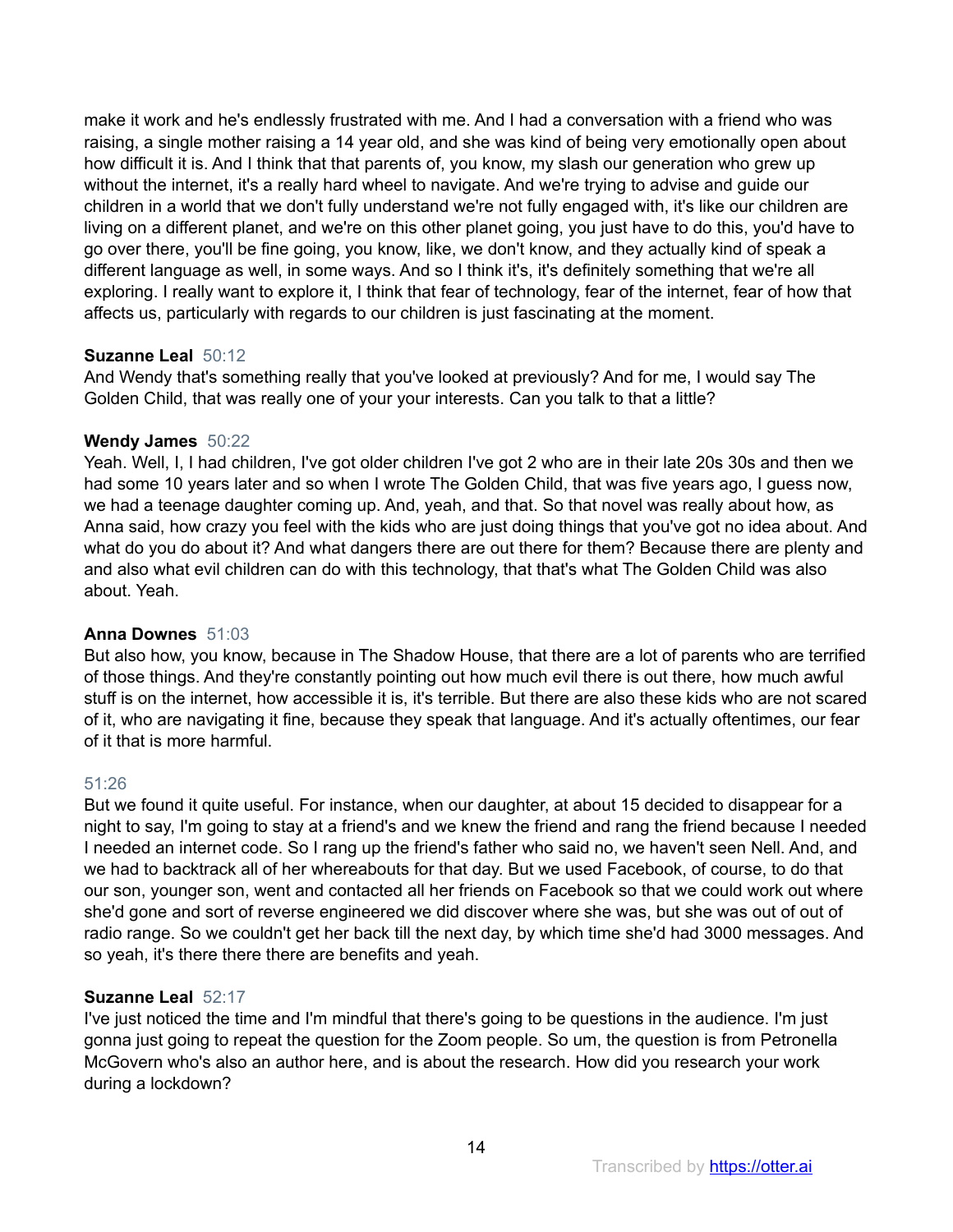## **Wendy James** 52:36

Well, I sort of based it on a town I grew up in, but what I'd also done over the years, and perhaps everyone's done this, Googling family on trove and finding part of the novel is about a gossip column. So I did a lot of looking at gossip columns in country town newspapers, that was my main research. And I love doing that, and finding just bizarre things, which is what gave me the idea. You know, like, my father's family lived in Burke in the 50s and there'd be things like, Mr. And Mrs. James have gone to Sydney for the weekend with their sons, Anthony and Perry, we hope they have a lovely time. And that's in the newspapers. So that's what I kind of filled this up with. So yeah, that was lovely research, actually.

## **Suzanne Leal** 53:16

Barry, what sort of research most interested you in this last book? Oh, well, yes. Unfortunately, I wasn't able to go to the places that Brock went to but I mean, I, it's so wonderful. Now what you can find on the web. I mean, you know, in New York, I couldn't remember, you know, how you move about Penn Station, you know, so, you know, you just looked it up and work it out, you know, how you go to go to floors down to buy the ticket, and, and it sort of comes back to you. So I rely on that very, very heavily. But apart from that, it was it was it was more memories of places that I've been to that I've used. You Anna?

## **Anna Downes** 53:58

 Well, I mean, as Petronella said, I could actually go to the places because they were local to me, so that that was a huge help, particularly cuz I was on a deadline. So I was like, I don't have time to imagine these things. I gotta go find them. But interestingly, I've just started work on a new book, which will largely be about travel and itinerants, and van life and life on the road. And for several reasons, I'm looking at setting it in WA, I've never been to WA. I've never lived in a van. So it's like, it's I'm aware that I'm setting myself a real challenge in this climate because I cannot get to those places. And I know for a fact that it's heaps more helpful to me if I can see and feel and touch and smell these places. But as Barry said, you know, it's amazing what you can find. You can literally go on like Google Earth and drive the route. You can drive it, you know, blogs, there are countless YouTube blogs. You can YouTube, anything and there'll be someone with a camera showing you and telling you what it is, it's actually much easier than I thought, I probably will have to get over that at some point, if I do set it there, fingers crossed, I think there is a risk in this that you become so infatuated with your research that you want to tell the reader everything you discovered, you know, I, you really have to prune hard to remember that the important thing is the story.

## **Wendy James** 55:26

And also readers read, read things into the book that might not be there when my last book The Accusation, I et somewhere similar to here, so outwest but but then I had to change it and I was doing a tour and we were in Cessnock, I think and somebody says, "Oh, you set it here, didn't you?" I've never been here before but yes. Everywhere I went it was set there.

## **Barry Maitland** 55:48

You capture the spirit of lots of places.

# **Suzanne Leal** 55:52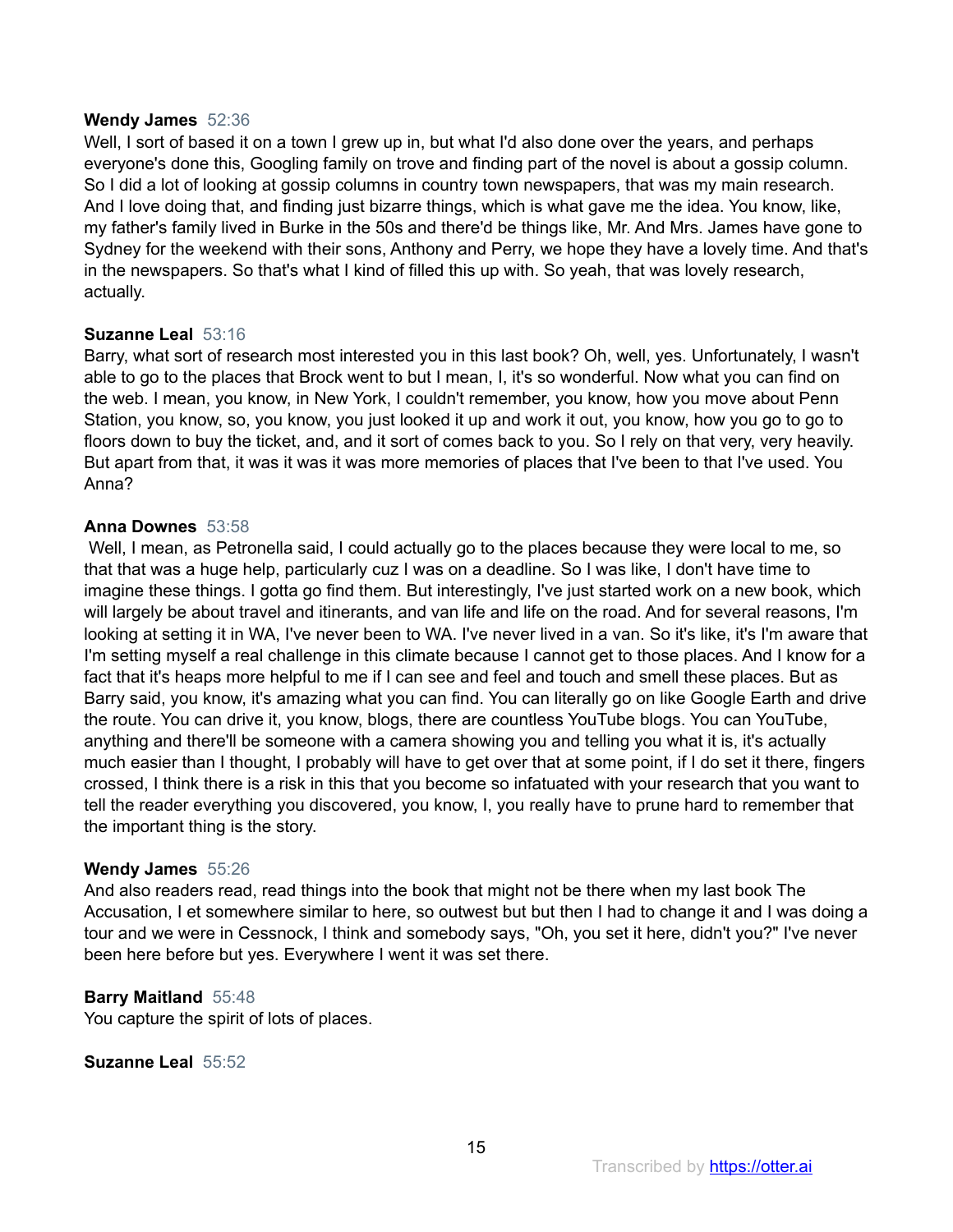We've got a second question at the back, please if you tell me the question, and then I'll say it. So it's a question about a point of view used in your books? How did you choose it? And does it change? Can I start with Wendy,

# **Wendy James** 56:04

I've got a first person and a third person perspective in this. And I do that a lot. And sometimes I'll write something. And I'll just really like the narrative perspective that I've started in and other times I'll change, i'll start in first person not like it, see if it works in third, change back, sometimes I'll try second person. And there's just the one that clicks, eventually a voice works.

**Suzanne Leal** 56:30

Barry?

# **Barry Maitland** 56:32

Yeah, I was interested actually thinking about - have you all used first person at some one of your books? I think. And I was really interested in that, because it is a very intimate form of narrative, it means that the character is talking directly to the reader. And I, I've only used it once in the book I wrote about Lord Howe Island and it is one of my favorite books. Actually, I, you know, I enjoyed writing in that way. But of course, the Brock and Kolla ones, I'm stuck with third person, yeah. Which is more remote, I think. Yeah.

# **Anna Downes** 57:16

Yeah. Umm mine was a really deliberate decision. Much like Wendy, I have a POV in the past, a POV in the present. So it made sense for me to use third person for the past and first person in the present, but also the POV in the present, Alex and I, it's really important that the reader is in her head, because a lot of what goes on with Alex is about her not being able to trust her own thoughts. And so it's for me, it was really important that I convey that intimacy, which through of its own challenges, I have to say, because with The Safe Place, it was all third person, I had three different, oh it wasn't actually Nina was first person, but with this, I found it really difficult actually because I think, you know, description becomes a bit of a problem because everything has to be filtered through the first person gaze, it has to be everything that you write has to be true to that character. You can't be a kind of omniscient narrator hovering above, and you can't deliver this beautiful prose that describes a building, if that's not what your character would say. So that becomes a bit of a problem. And I actually found this person quite uncomfortable, which I was surprised that you know, being an actor, I thought, "Oh, this will be a breeze" but it wasn't, it was quite hard.

## **Suzanne Leal** 58:34

We've got a question on Zoom, this is coming from Judith, and it's a question for you, Barry. Barry, do you have any specific thoughts about what lies below the surface in the mind and actions of the perpetrators? Big Question. Gosh, yes. Yes, it is a question about how you gradually reveal that how, through the imagination of the detectives, the inner mind of the perpetrator has to be gradually exposed, or they're being forced into a situation where they suddenly have to reveal themselves. Which is what happens with Cathy that where she, she thinks she's having a useful dialogue with the perpetrator and then suddenly discovers that the perpetrator is turning the tables on her. So you can exploit them that that insidious or unknown level that's going on. It's a difficult thing to discuss in a forum like this where people haven't necessarily read the books because what lies below the surface is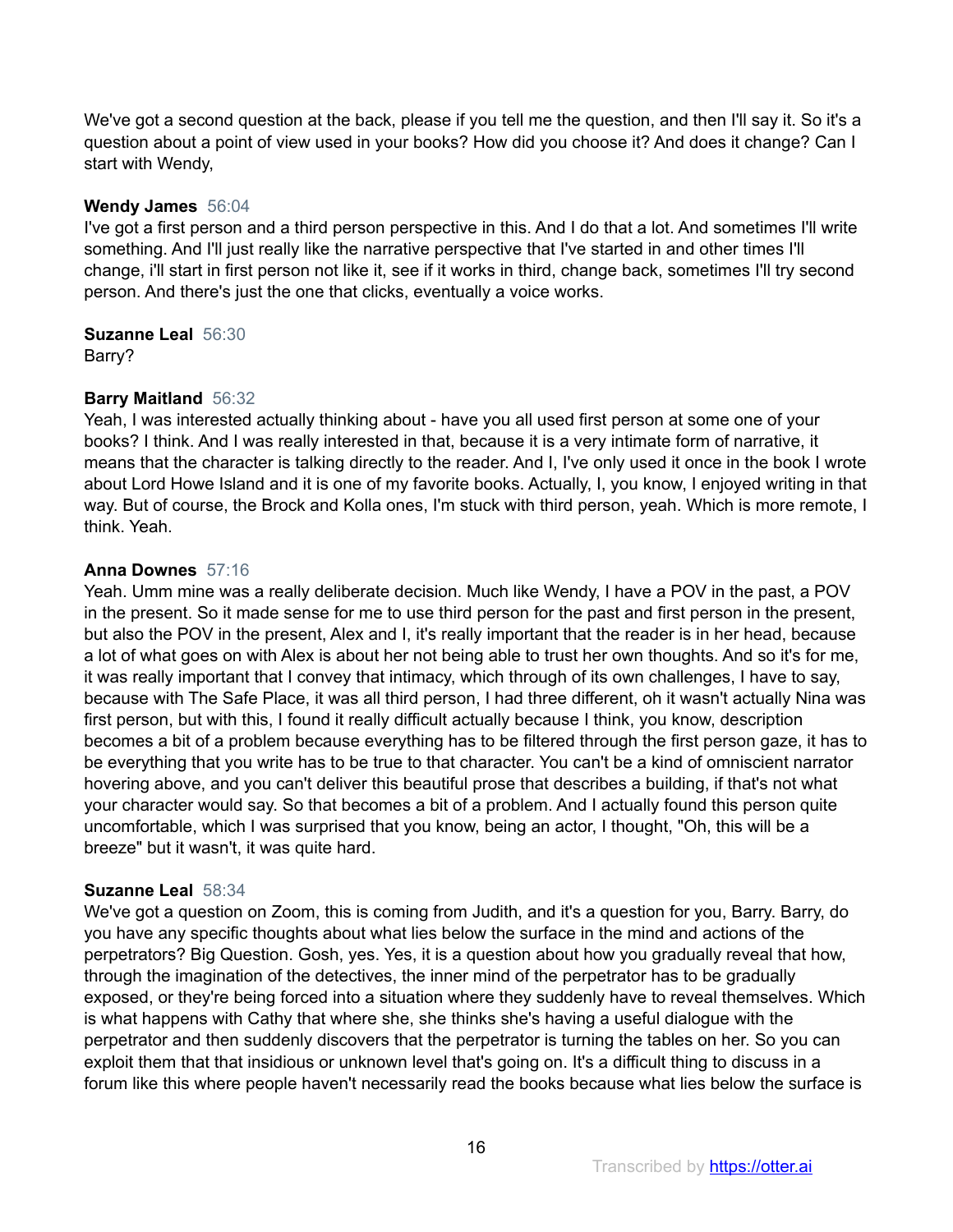exactly what the reader wants to find out. Is that always the way Wendy is there always something in everything you write that lies below the surface isn't immediately apparent?

# **Wendy James** 1:00:04

Yes, I hope so. Every now and then you get a review who says, "I guessed it in the first five pages," but generally they have to read on. There's something hidden or there's there's not much point in keeping on going. And sometimes, if it's hidden from you, that's what sometimes is really good when you're writing and you think you know, but then it turns and changes. And what you think was going to happen isn't what happened. Yeah.

# **Suzanne Leal** 1:00:29

You're saying, yes, Barry, is that something that happens for you? in terms of when you write, you don't necessarily know what might come?

# **Barry Maitland** 1:00:36

Yes, I do try to do the research and, and try to plan out what I'm going to do. But at a certain point, my, my head's full, and I just have to start writing and then I may well discover that actually what I thought was going to happen, isn't going to happen. It's to obvious, this, it doesn't doesn't satisfy and then you're in real trouble. But I have great faith in...there was a French mathematician called Pine Curry, who, who come up with the most amazing things but nobody could understand how he did it. And he couldn't understand how he did it either. And he believed that, you know, you get to a certain point you've worked, you've worked and worked and worked, and then just forget it, just put it away. And your mind will go on working. Even though you don't know that it's working. This is why he believes and there are many stories about and he'll be getting onto a tram with a friend and they're in the middle of the conversation and as his foot lands on the floor of the tram, he suddenly comes out with the answer to the formula for some extraordinary formula that nobody has been able to find a proof of or something. And it's something that he stopped working on several months before. And his mind just came out with it. And he thinks we have this capacity, if we just let it, if we just trust it, which I find rather comforting actually.

# **Suzanne Leal** 1:02:10

I think that's a perfect note to end on. So trust and have comfort. Thank you so much to my guests, Barry and Wendy and Anna, and of course to our audience. That was fun. It's always nice re listening to events that have gone well. Thanks so much to our bad podcast listeners for spending the hour with us. We're very much looking forward to your company next episode, when we'll be surprising you with another session from the 2021 Bad Sydney Crime Writers Festival.

# **Andy Muir** 1:02:51

We hope you've enjoyed this episode of The all about crime podcast from Bad Sydney Crime Writers Fesival..

# **Suzanne Leal** 1:02:56

If you'd like to be part of the crime conversation, head over to facebook and join our Bad: All About Crime book club.

# **Andy Muir** 1:03:02